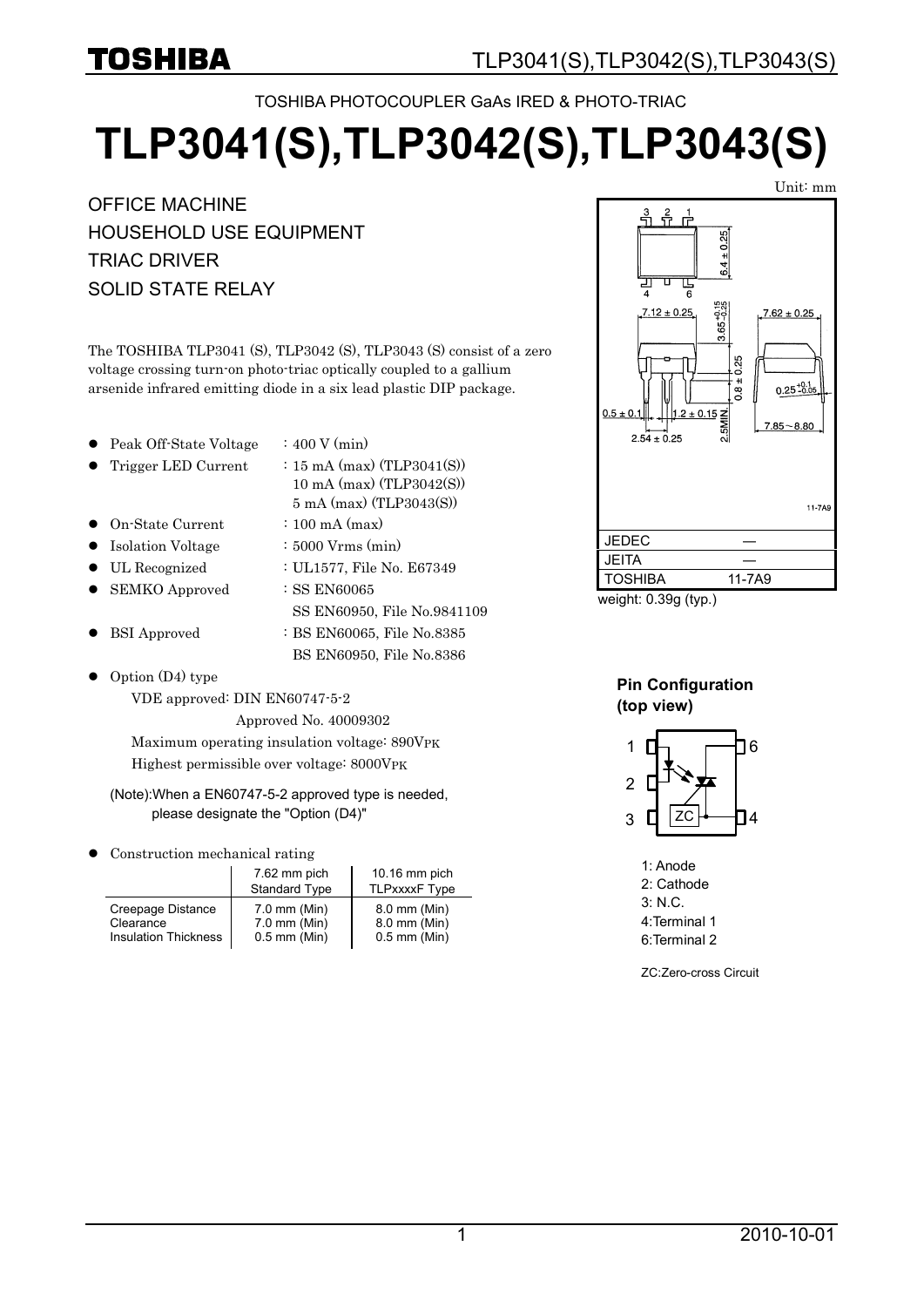**Absolute Maximum Ratings (Ta = 25**°**C)**

| <b>CHARACTERISTIC</b>                                                |                                                                            |                     | <b>SYMBOL</b>              | <b>RATING</b> | <b>UNIT</b>        |  |
|----------------------------------------------------------------------|----------------------------------------------------------------------------|---------------------|----------------------------|---------------|--------------------|--|
| 밉                                                                    | <b>Forward Current</b>                                                     |                     | IF                         | 50            | mA                 |  |
|                                                                      | <b>Forward Current Derating</b><br>$(Ta \ge 53^{\circ}C)$                  |                     | $\Delta I_F$ / °C          | $-0.7$        | mA / °C            |  |
|                                                                      | <b>Peak Forward Current</b><br>$(100 \mu s \text{ pulse}, 100 \text{pps})$ |                     | IFP                        | 1             | A                  |  |
|                                                                      | Power Dissipation                                                          |                     | $P_D$                      | 100           | mW                 |  |
|                                                                      | Power Dissipation Derating<br>$(Ta \geq 25^{\circ}C)$                      |                     | $\Delta P_D / C$           | $-1.0$        | $mW / {}^{\circ}C$ |  |
|                                                                      | Reverse Voltage                                                            |                     | <b>V<sub>R</sub></b>       | 5             | V                  |  |
|                                                                      | Junction Temperature                                                       |                     | Τ <sub>i</sub>             | 125           | $\circ$ C          |  |
|                                                                      | Off-State Output Terminal Voltage                                          |                     | <b>V<sub>DRM</sub></b>     | 400           | V                  |  |
| DETECTOR                                                             | On-Stage RMS                                                               | Ta = $25^{\circ}$ C |                            | 100           | mA                 |  |
|                                                                      | Current                                                                    | Ta = $70^{\circ}$ C | $I_{T(RMS)}$               | 50            |                    |  |
|                                                                      | <b>On-State Current Derating</b><br>$(Ta \geq 25^{\circ}C)$                |                     | $\Delta I_T$ / °C          | $-1.1$        | mA/°C              |  |
|                                                                      | Peak On-Stage Current<br>$(100 \mu s \text{ pulse}, 120 \text{pps})$       |                     | <b>ITP</b>                 | 2             | A                  |  |
|                                                                      | Peak Nonrepetitive Surge<br>Current ( $P_W = 10$ ms)                       |                     | <b>ITSM</b>                | 1.2           | A                  |  |
|                                                                      | Power Dissipation                                                          |                     | $P_D$                      | 300           | mW                 |  |
|                                                                      | <b>Power Dissipation Derating</b><br>$(Ta \ge 25^{\circ}C)$                |                     | $\Delta P_D / C$           | $-4.0$        | mW / °C            |  |
|                                                                      | Junction Temperature                                                       |                     | Τ <sub>i</sub>             | 115           | °C                 |  |
|                                                                      | Storage Temperature Range                                                  |                     | $T_{\text{stg}}$           | $-55$ to 150  | $\circ$ C          |  |
| <b>Operating Temperature Range</b>                                   |                                                                            |                     | $T_{\mathsf{opr}}$         | $-40$ to 100  | $\circ$ C          |  |
| Lead Soldering Temperature (10s)                                     |                                                                            |                     | Tsol                       | 260           | °C                 |  |
| <b>Total Package Power Dissipation</b>                               |                                                                            |                     | $P_T$                      | 330           | mW                 |  |
| <b>Total Package Power Dissipation</b><br>Derating (Ta $\geq$ 25°C)  |                                                                            |                     | $\Delta P_T / C$<br>$-4.4$ |               | $mW / {}^{\circ}C$ |  |
| <b>Isolation Voltage</b><br>$(AC, 1 min., R.H. \le 60%)$<br>(Note 1) |                                                                            |                     | $BV_S$                     | 5000          |                    |  |

Note: Using continuously under heavy loads (e.g. the application of high temperature/current/voltage and the significant change in temperature, etc.) may cause this product to decrease in the reliability significantly even if the operating conditions (i.e. operating temperature/current/voltage, etc.) are within the absolute maximum ratings.

Please design the appropriate reliability upon reviewing the Toshiba Semiconductor Reliability Handbook ("Handling Precautions"/"Derating Concept and Methods") and individual reliability data (i.e. reliability test report and estimated failure rate, etc).

Note 1: Device considered a two terminal device: Pins 1, 2 and 3 shorted together and pins 4 and 6 shorted together.

**Recommended Operating Conditions** 

| <b>CHARACTERISTIC</b>        | <b>SYMBOL</b>         | <b>MIN</b> | TYP. | <b>MAX</b> | UNIT |
|------------------------------|-----------------------|------------|------|------------|------|
| Supply Voltage               | <b>V<sub>AC</sub></b> |            |      | 120        | Vac  |
| <b>Forward Current</b>       | lF*                   | 15         | 20   | 25         | mA   |
| Peak On-Stage Current        | ITP                   |            |      |            |      |
| <b>Operating Temperature</b> | l opr                 | $-25$      |      | 85         | ∘∩   |

Note: Recommended operating conditions are given as a design guideline to obtain expected performance of the device. Additionally, each item is an independent guideline respectively. In developing designs using this product, please confirm specified characteristics shown in this document.

<sup>\* :</sup> In the case of TLP3042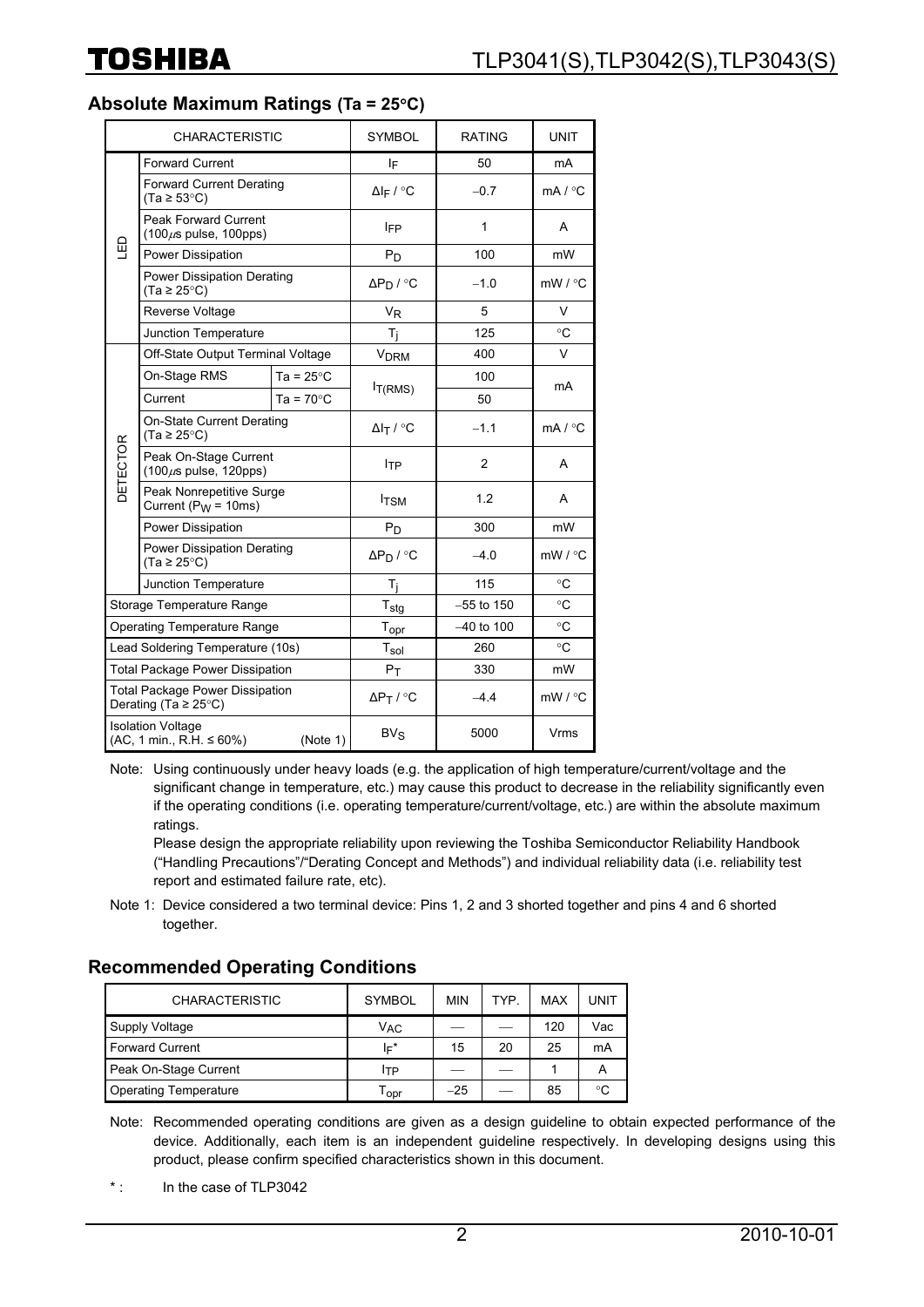## **Individual Electrical Characteristics (Ta = 25**°**C)**

|          | <b>CHARACTERISTIC</b>                                  | <b>SYMBOL</b>         | <b>TEST CONDITION</b>                 | <b>MIN</b> | TYP. | <b>MAX</b> | <b>UNIT</b> |
|----------|--------------------------------------------------------|-----------------------|---------------------------------------|------------|------|------------|-------------|
|          | <b>Forward Voltage</b>                                 | VF                    | $I_F = 10mA$                          | 1.0        | 1.15 | 1.3        | V           |
| LED      | <b>Reverse Current</b>                                 | lŖ                    | $V_R = 5V$                            |            |      | 10         | μA          |
|          | Capacitance                                            | $C_{\mathsf{T}}$      | $V = 0$ , $f = 1$ MHz                 |            | 10   |            | pF          |
|          | Peak Off-State Current                                 | <b>IDRM</b>           | $VDRM = 400V$                         |            | 10   | 100        | nA          |
|          | Peak On-Stage Voltage                                  | <b>V<sub>TM</sub></b> | $ITM = 100mA$                         |            | 1.7  | 3.0        | $\vee$      |
|          | <b>Holding Current</b>                                 | Iн.                   |                                       |            | 0.6  |            | mA          |
| DETECTOR | Critical Rate of Rise of Off-<br>State Voltage         | dv/dt                 | $V_{in}$ = 120Vrms, Ta = 85°C (Fig.1) | 200        | 500  |            | $V / \mu s$ |
|          | Critical Rate of Rise of<br><b>Commutating Voltage</b> | dv / dt(c)            | $V_{in}$ = 30Vrms, IT = 15mA (Fig.1)  |            | 0.2  |            | $V / \mu s$ |

## **Coupled Electrical Characteristics (Ta = 25**°**C)**

| <b>CHARACTERISTIC</b>       |            | <b>SYMBOL</b> | <b>TEST CONDITION</b>                             | <b>MIN</b>         | TYP.      | <b>MAX</b> | <b>UNIT</b> |
|-----------------------------|------------|---------------|---------------------------------------------------|--------------------|-----------|------------|-------------|
| <b>Trigger LED Current</b>  | TLP3041(S) | <b>IFT</b>    | $V_T = 3V$                                        |                    |           | 15         | mA          |
|                             | TLP3042(S) |               |                                                   |                    | 5         | 10         |             |
|                             | TLP3043(S) |               |                                                   |                    |           | 5          |             |
| Inhibit Voltage             |            | Vıн           | $I_F$ = Rated $I_{FT}$                            |                    |           | 40         | V           |
| Leakage in Inhibited State  |            | Iін           | $I_F$ = Rated $I_{FT}$<br>$V_T$ = Rated $V_{DRM}$ |                    | 100       | 300        | $\mu$ A     |
| Capacitance Input to Output |            | $C_{S}$       | $V_S = 0$ , f = 1MHz                              |                    | 0.8       |            | pF          |
| <b>Isolation Resistance</b> |            | $R_{\rm S}$   | $V_S = 500V$ (R.H. $\leq 60\%$ )                  | $5 \times 10^{10}$ | $10^{14}$ |            | Ω           |
|                             |            |               | AC, 1 minute                                      | 5000               |           |            | Vrms        |
| <b>Isolation Voltage</b>    |            | $BV_S$        | AC, 1 second (in oil)                             |                    | 10000     |            |             |
|                             |            |               | DC, 1 minute (in oil)                             |                    | 10000     |            | Vdc         |

Fig. 1 dv / dt test circuit

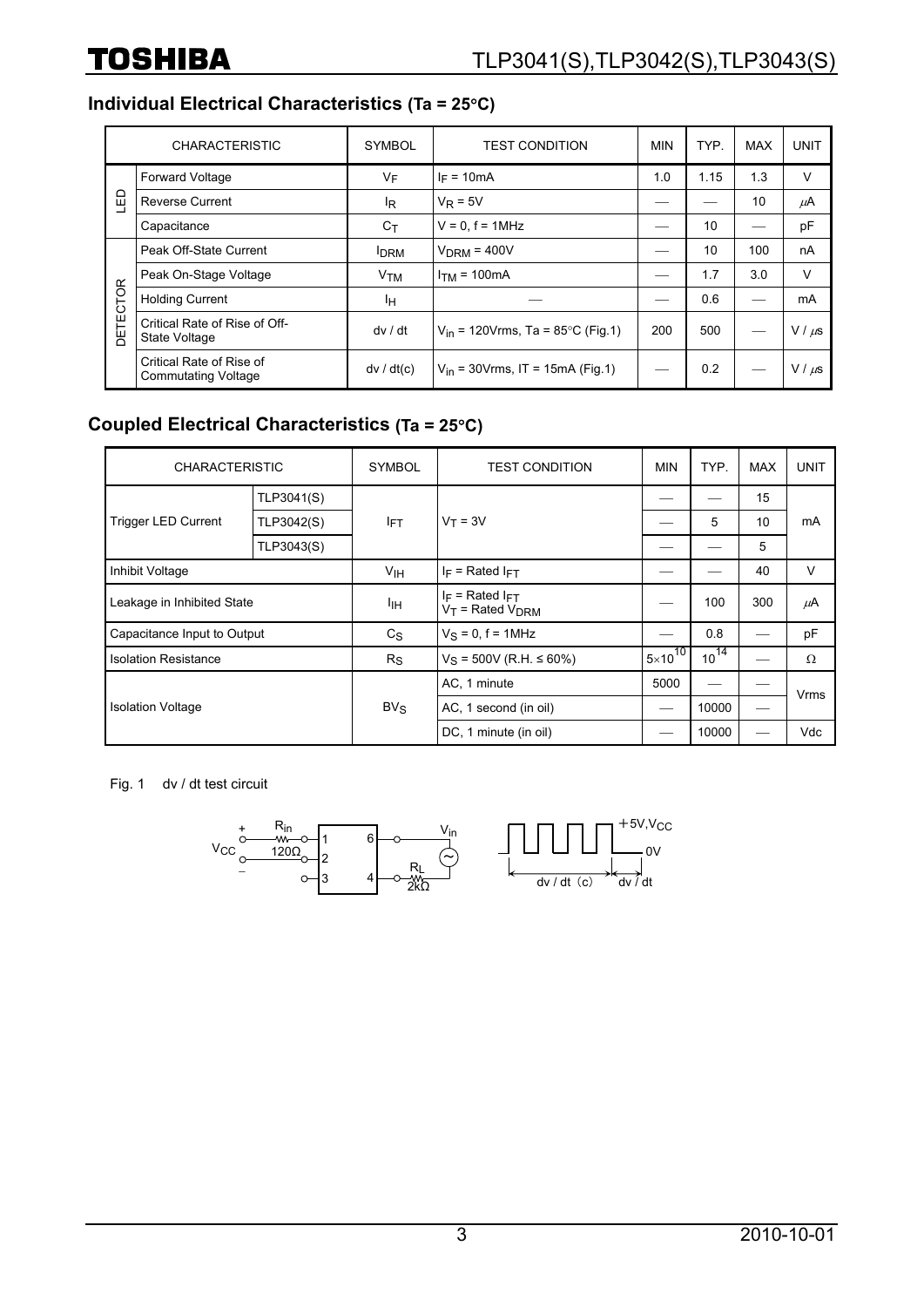# **TOSHIBA**

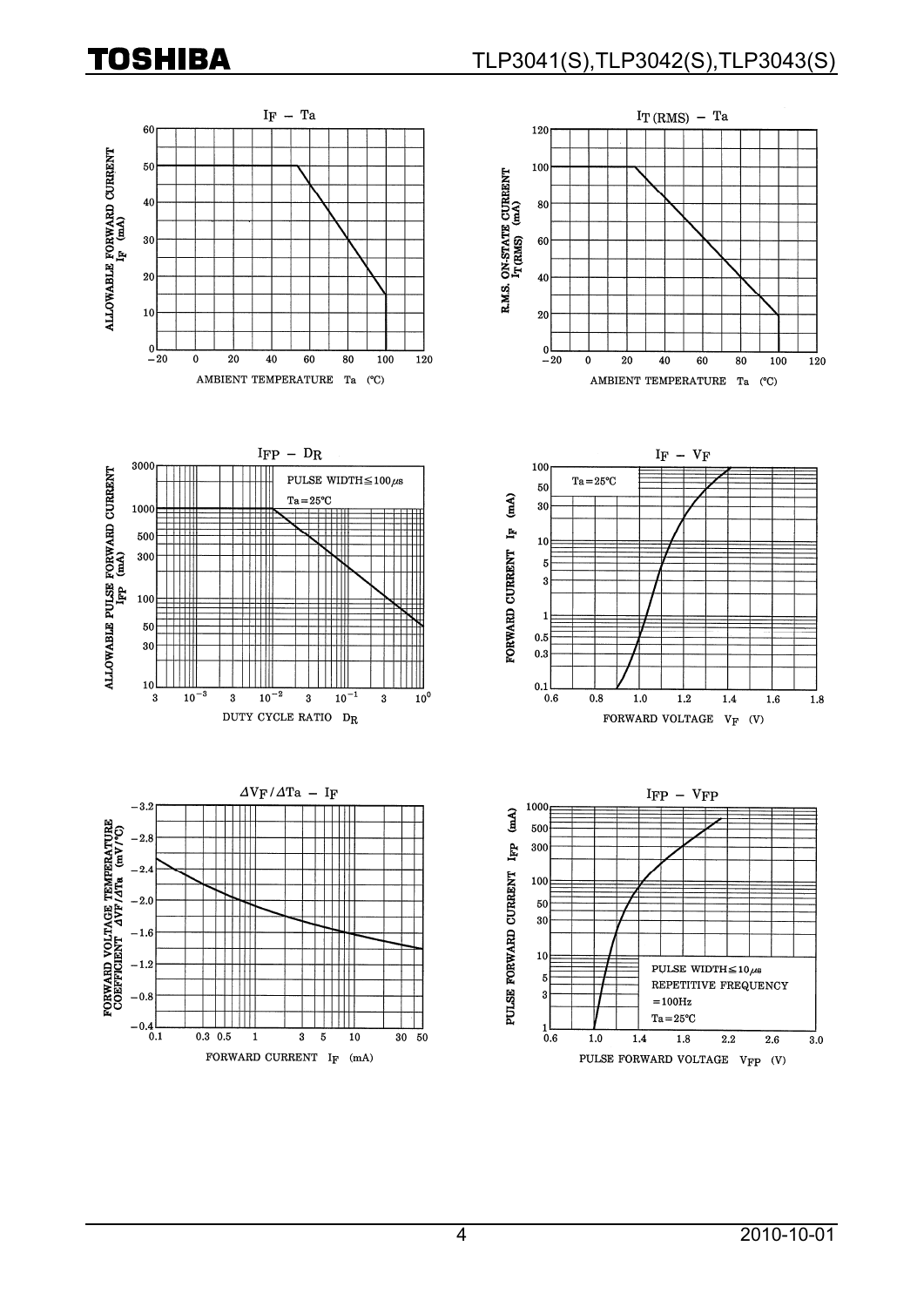# **TOSHIBA**